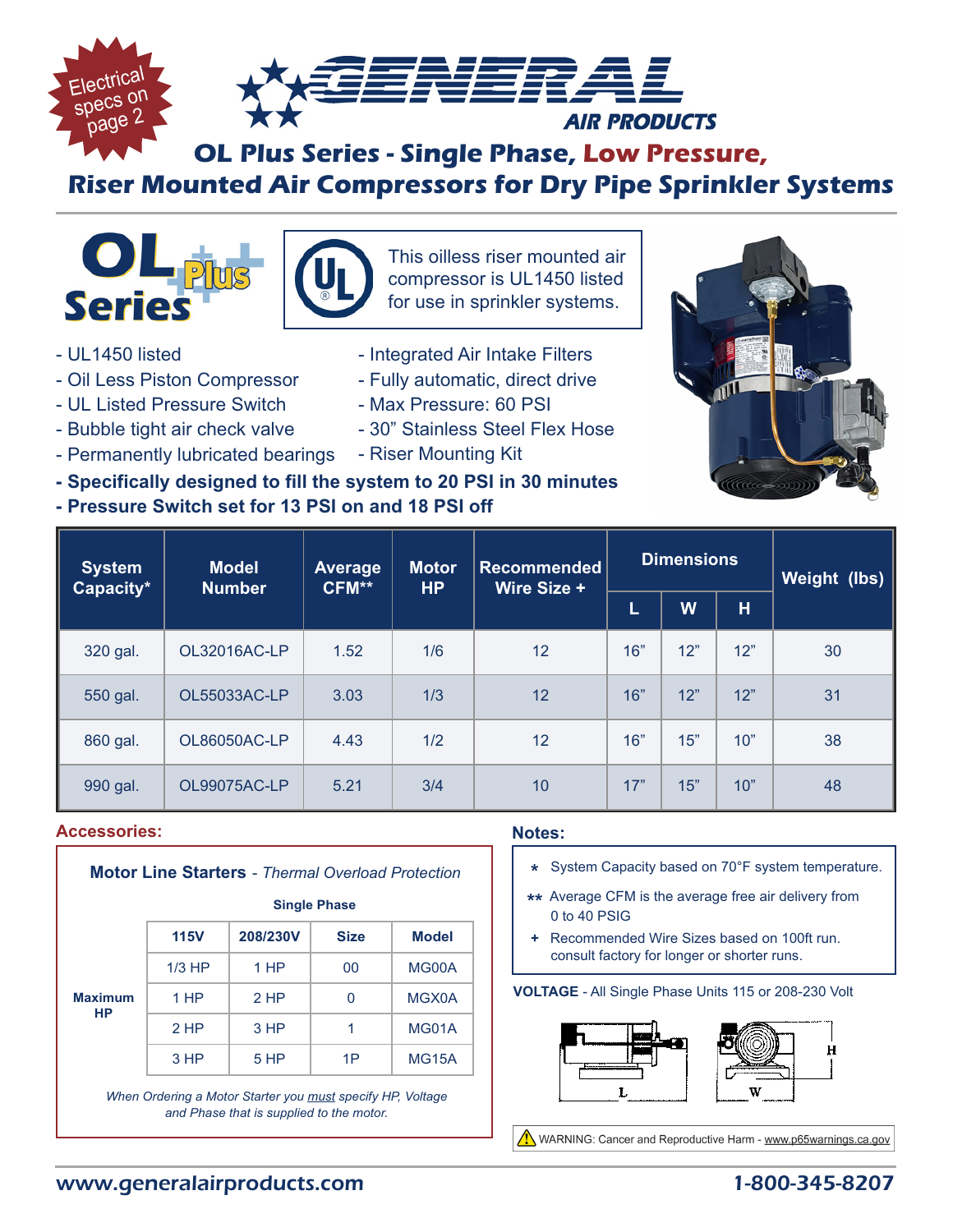

# **OL Plus Series - Single Phase, Low Pressure, Riser Mounted Air Compressor Electrical Cut Sheet**





This oilless riser mounted air compressor is UL1450 listed for use in sprinkler systems.



| <b>Model</b>  | <b>Nominal</b><br><b>HP</b> | <b>Factory</b><br><b>Wired</b><br><b>Voltage</b> | <b>Amperage (amps)</b> |            |                    | <b>Recommended Wire Size</b><br><b>Based on Run Length (gage)</b> |                 |                 |  |
|---------------|-----------------------------|--------------------------------------------------|------------------------|------------|--------------------|-------------------------------------------------------------------|-----------------|-----------------|--|
| <b>Number</b> |                             |                                                  | <b>Voltage</b>         | <b>FLA</b> | <b>Start</b><br>Up | <b>25 FT</b>                                                      | <b>50 FT</b>    | $100$ FT        |  |
|               | 1/6                         | 115                                              | 115                    | 5          | 35                 | 12                                                                | 12 <sub>2</sub> | 12              |  |
| OL32016AC-LP  |                             |                                                  | 208                    | 2.3        | 16.1               | 12                                                                | 12 <sub>2</sub> | 12              |  |
|               |                             |                                                  | 230                    | 2.5        | 17.5               | 12                                                                | 12              | 12              |  |
|               |                             | 115                                              | 115                    | 7.4        | 51.8               | 12                                                                | 12              | 12              |  |
| OL55033AC-LP  | 1/3                         |                                                  | 208                    | 3.5        | 24.5               | 12                                                                | 12              | 12              |  |
|               |                             |                                                  | 230                    | 3.7        | 25.9               | 12                                                                | 12              | 12              |  |
|               | 1/2                         | 115                                              | 115                    | 10         | 70                 | 12                                                                | 10              | 8               |  |
| OL86050AC-LP  |                             |                                                  | 208                    | 4.9        | 34.3               | 12                                                                | 12 <sub>2</sub> | 12              |  |
|               |                             |                                                  | 230                    | 5          | 35                 | 12                                                                | 12 <sub>2</sub> | 12              |  |
|               |                             | 115                                              | 115                    | 11.6       | 81.2               | 12                                                                | 10              | $6\phantom{1}6$ |  |
| OL99075AC-LP  | 3/4                         |                                                  | 208                    | 5          | 35                 | 12                                                                | 12              | 12              |  |
|               |                             |                                                  | 230                    | 5.8        | 40.6               | 12                                                                | 12              | 12              |  |

#### **Note:**

Wire sizes are based on maintaining 90% of the nominal voltage at starting amps. Starting amps are assumed to be 6 times the SFA.

#### **Warning:**

Failure to consult with a licensed electrical professional can result in serious personal injury or death. Disconnect all power before servicing. Undersized wire between the motor and the power source will limit the starting and load carrying abilities of the motor causing motor overheating and permanent damage to the motor. Wire sizes listed are recommendations only. Consult the National Electric Code (NEC) and any applicable local electrical safety codes. The NEC and GAP recommends a maximum voltage drop of 3%. Install motors and related equipment in accordance with the National Electrical Code (NEC) local electrical safety codes and practices. **It is always the electrician's responsibility to determine and install a wire size that ensures motors can start and run well.**